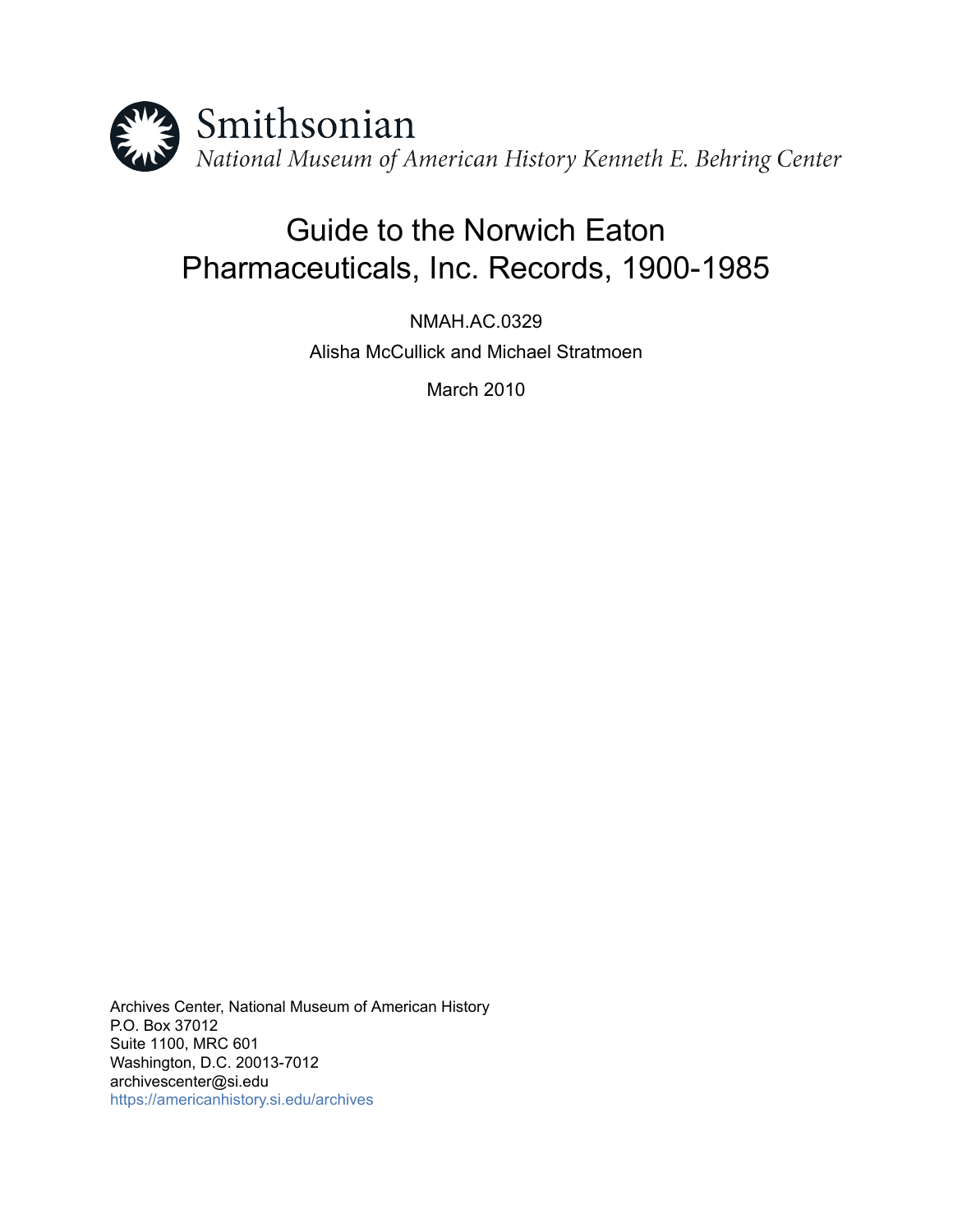# **Table of Contents**

<span id="page-1-0"></span>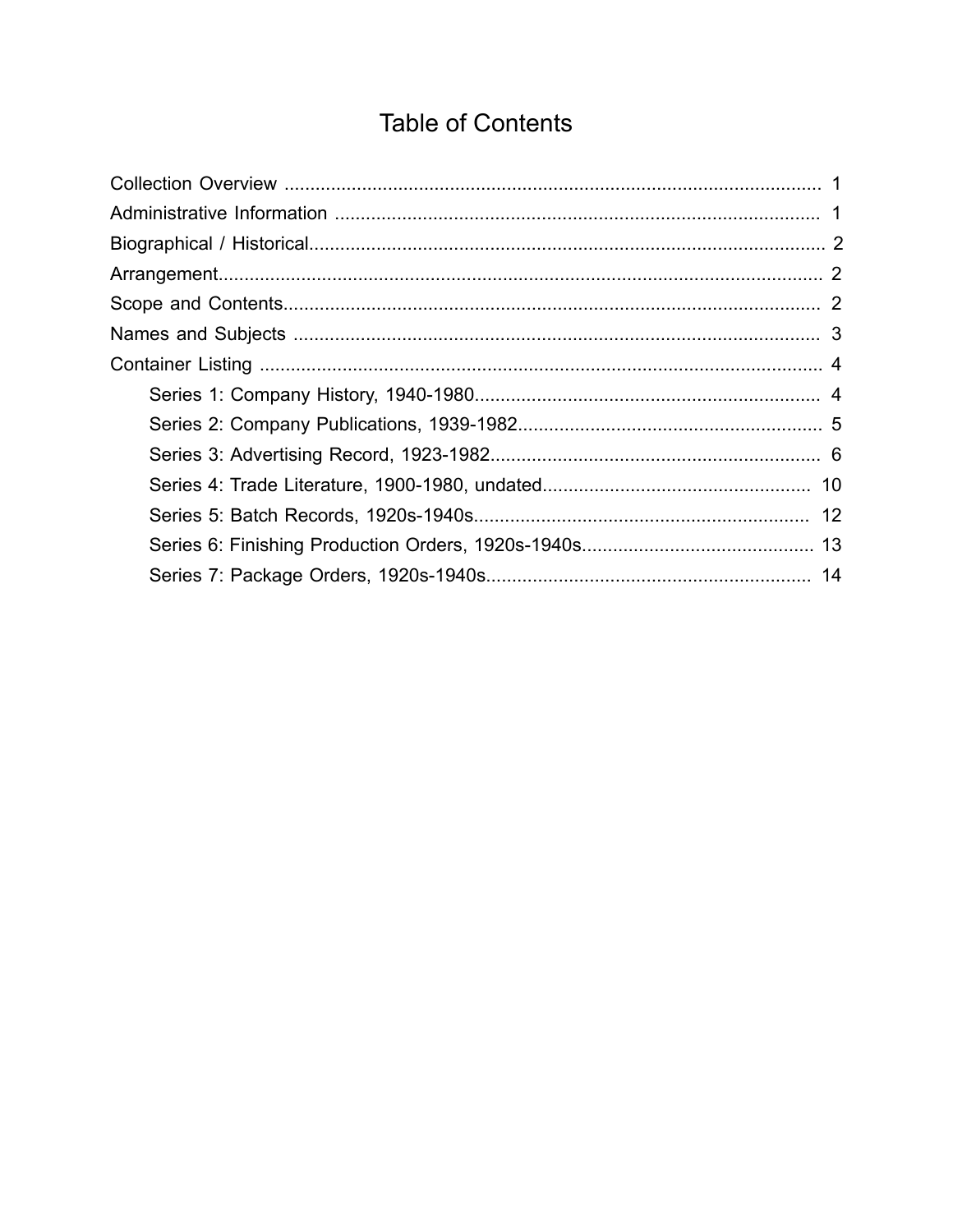### <span id="page-2-0"></span>**Collection Overview**

| <b>Repository:</b> | Archives Center, National Museum of American History                                                                                                                                                                                                                                                                                                                                                                                                                                                                               |
|--------------------|------------------------------------------------------------------------------------------------------------------------------------------------------------------------------------------------------------------------------------------------------------------------------------------------------------------------------------------------------------------------------------------------------------------------------------------------------------------------------------------------------------------------------------|
| Title:             | Norwich Eaton Pharmaceuticals, Inc. Records                                                                                                                                                                                                                                                                                                                                                                                                                                                                                        |
| Date:              | 1900-1985<br>(bulk 1920-1950)                                                                                                                                                                                                                                                                                                                                                                                                                                                                                                      |
| Identifier:        | NMAH.AC.0329                                                                                                                                                                                                                                                                                                                                                                                                                                                                                                                       |
| Creator:           | Norwich Eaton Pharmaceuticals, Inc. (Creator)<br>Orr, Craig                                                                                                                                                                                                                                                                                                                                                                                                                                                                        |
| Extent:            | 18 Cubic feet (37 boxes)                                                                                                                                                                                                                                                                                                                                                                                                                                                                                                           |
| Language:          | English.                                                                                                                                                                                                                                                                                                                                                                                                                                                                                                                           |
| Summary:           | The Norwich Eaton Pharmaceutical, Inc., Collection includes<br>advertisements, company histories, equipment purchasing proposals,<br>batch orders, finishing production orders, packaging orders and records<br>documenting the creation and advertising of several products, including<br>Furacin, Asogen, Paracin, Unguentine, Necta Sweet, and Chloraseptic<br>Pepto Bismo, a popular liquid still used to relieve various digestive<br>ailments. Founded in 1885, Norwich Eaton was acquired in 1982 by<br>Proctor and Gamble. |

## <span id="page-2-1"></span>**Administrative Information**

#### Acquisition Information

In February, 1986 Norwich Eaton Pharmaceuticals, Inc. donated pharmaceutical products, manufacturing records, and advertising materials to the Division Medical Sciences, now known as the Division of Science and Medicine. On April 7, 1989 publications and advertising material were transferred to Archives Center.

#### Processing Information

Processed by Robert Ageton, 1990 (volunteer); revised by Kimberly Rowe (intern), Neendomis Adams (intern), Alisha McCullick (intern),and Michael Stratmoen (intern) March, 2010; supervised by Alison Oswald, archivist.

#### Preferred Citation

Norwich Eaton Pharmaceutical, Inc. Collection, 1920-1985, Archives Center, National Museum of American History

#### **Restrictions**

Collection is open for research but is stored off-site and special arrangements must be made to work with it. Contact the Archives Center for information at archivescenter@si.edu or 202-633-3270.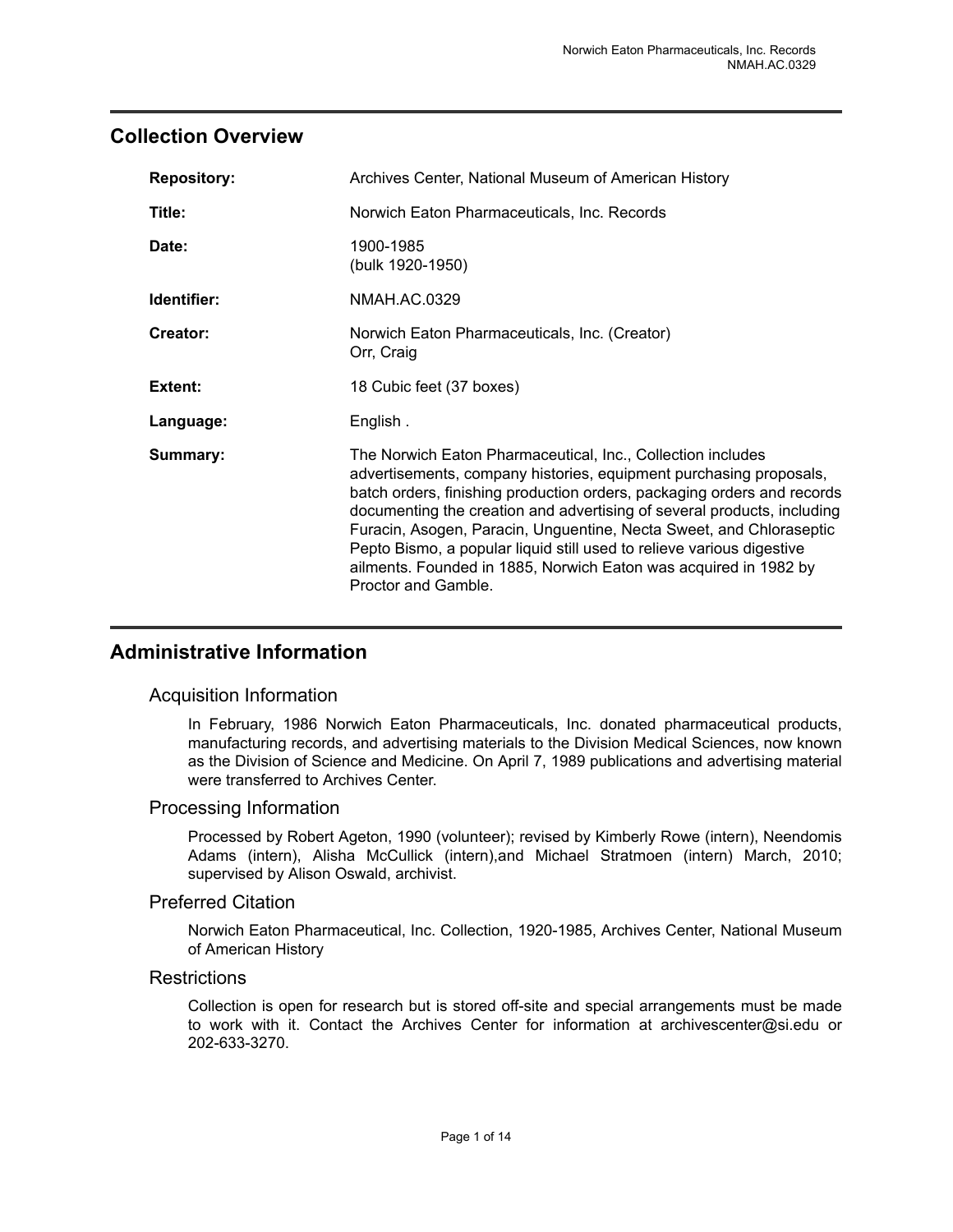#### Conditions Governing Use

Collection items available for reproduction, but the Archives Center makes no guarantees concerning copyright restrictions. Other intellectual property rights may apply. Archives Center cost-recovery and use fees may apply when requesting reproductions.

### <span id="page-3-0"></span>**Biographical / Historical**

Norwich Eaton was founded in 1885 by a Baptist minister, the Reverend Lafayette F. Moore, who, with some rudimentary pill making machinery and a few proprietary formulas, set up shop as "L.F. Moore, Pill Manufacturer." Financial problems from the start forced Reverend Moore into a partnership with Oscar G. Bell, an employee of T.D. Miller's drugstore, to which Moore was heavily indebted. The company adopted a new name, "Moore and Bell."

In 1887, without warning or explanation, Moore left Norwich and eventually returned to the ministry. Bell quickly found two new associates and continued to manufacture medicines under the name of the Norwich Pharmacal Company. They became the world's largest producers of aloin from aloes, and resin of podophyllum from mandrake root, as well as a leader in the development of vitamin products. They brought to the market such well known products as Unguentine and Pepto Bismol. By the 1920's, Norwich listed approximately 4,000 elixirs, tinctures, syrups, pills, tablets, extracts, suppositories, dressings, and even surgical instruments in its sales catalog.

In 1982 the company was acquired by Proctor and Gamble and continues to be a research-based manufacturer and marketer of prescription drugs and special dietary foods.

#### <span id="page-3-2"></span>**Scope and Contents**

The Norwich Eaton Pharmaceutical, Inc., Collection includes advertisements, company histories, equipment purchasing proposals, batch orders, finishing production orders, packaging orders and records documenting the creation and advertising of several products. The bulk of the material consists of company advertising records such as Unguentine and Pepto Bismol; but there are also several posters and advertisements devoted to other products such as Norforms and Zemacol. The advertisement records range in period from the mid 1920s to 1966, with the majority from the 1940s. Thus, it is possible to examine the marketing of these products over a 40 year period and view the changes in style, format, and content of the advertisements. There are several advertising campaign items (brochures and packets) referring to strategies or motifs for which examples exist within this collection. Some of the posters in the collection, such as the early ones with a surface textured to simulate paint, or several of the later silk screens, can be regarded as works of art. Some were signed by the artist. Batch orders, finishing orders, and package orders relate to quality control.

The Division of Medical Sciences still retains manufacturing records (1921 1950), photographs (1920 1970s), and twelve catalogues and price lists (1906 1932).

## <span id="page-3-1"></span>**Arrangement**

The collection is arranged into seven series.

- Series 1, Company History, 1940; 1980
- Series 2, Company Publications, 1939-1982
- Series 3, Advertising Records, 1923-1982
- Series 4, Trade Literature, 1900-1980, undated
- Series 5, Batch Records, 1920s-1940s
- Series 6, Finishing Production Orders, 1920s-1940s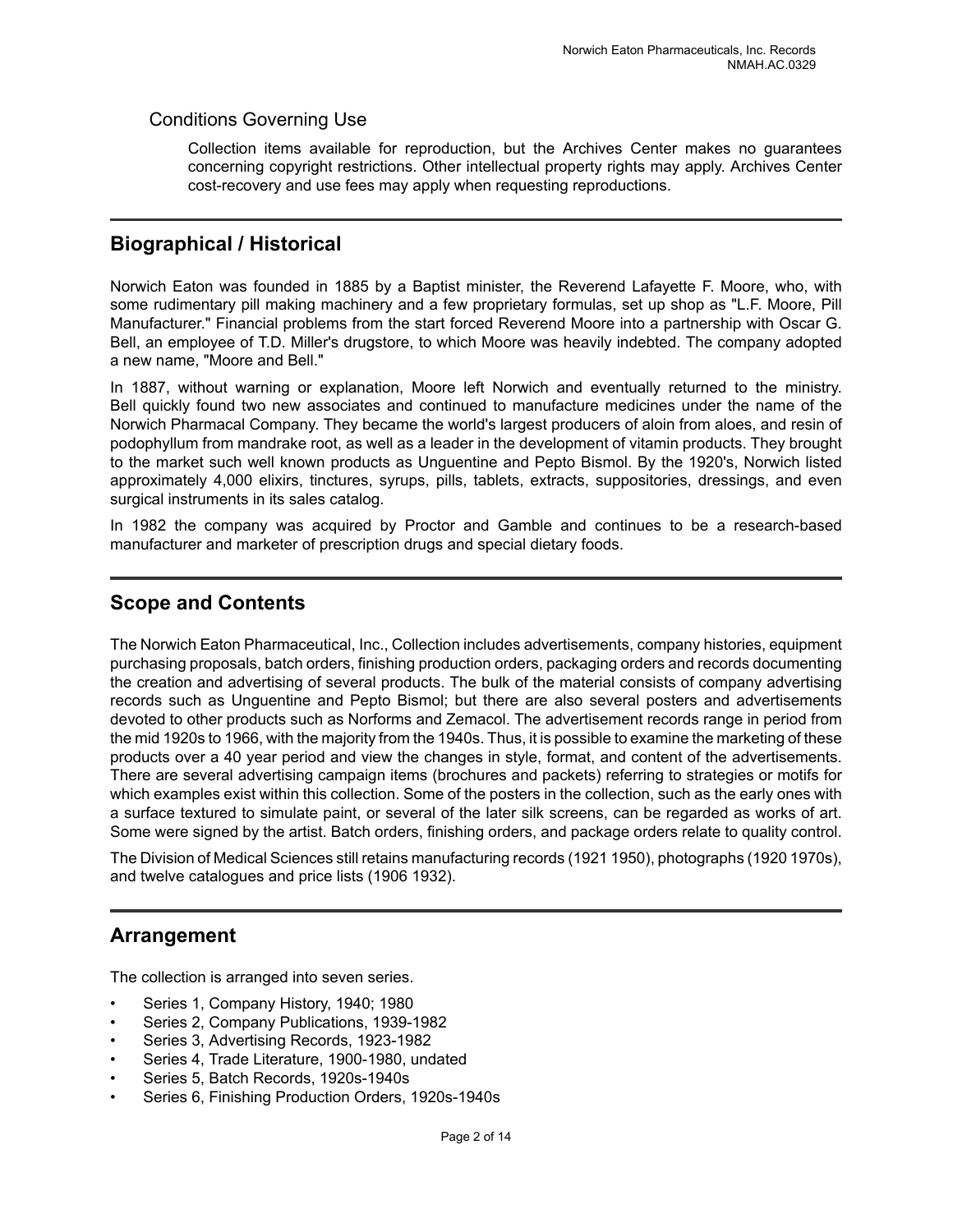#### • Series 7, Package Orders, 1920s to 1940s

# <span id="page-4-0"></span>Names and Subject Terms

This collection is indexed in the online catalog of the Smithsonian Institution under the following terms:

Subjects:

Pharmaceutical industry -- 1920-1990

Types of Materials:

Business records -- 20th century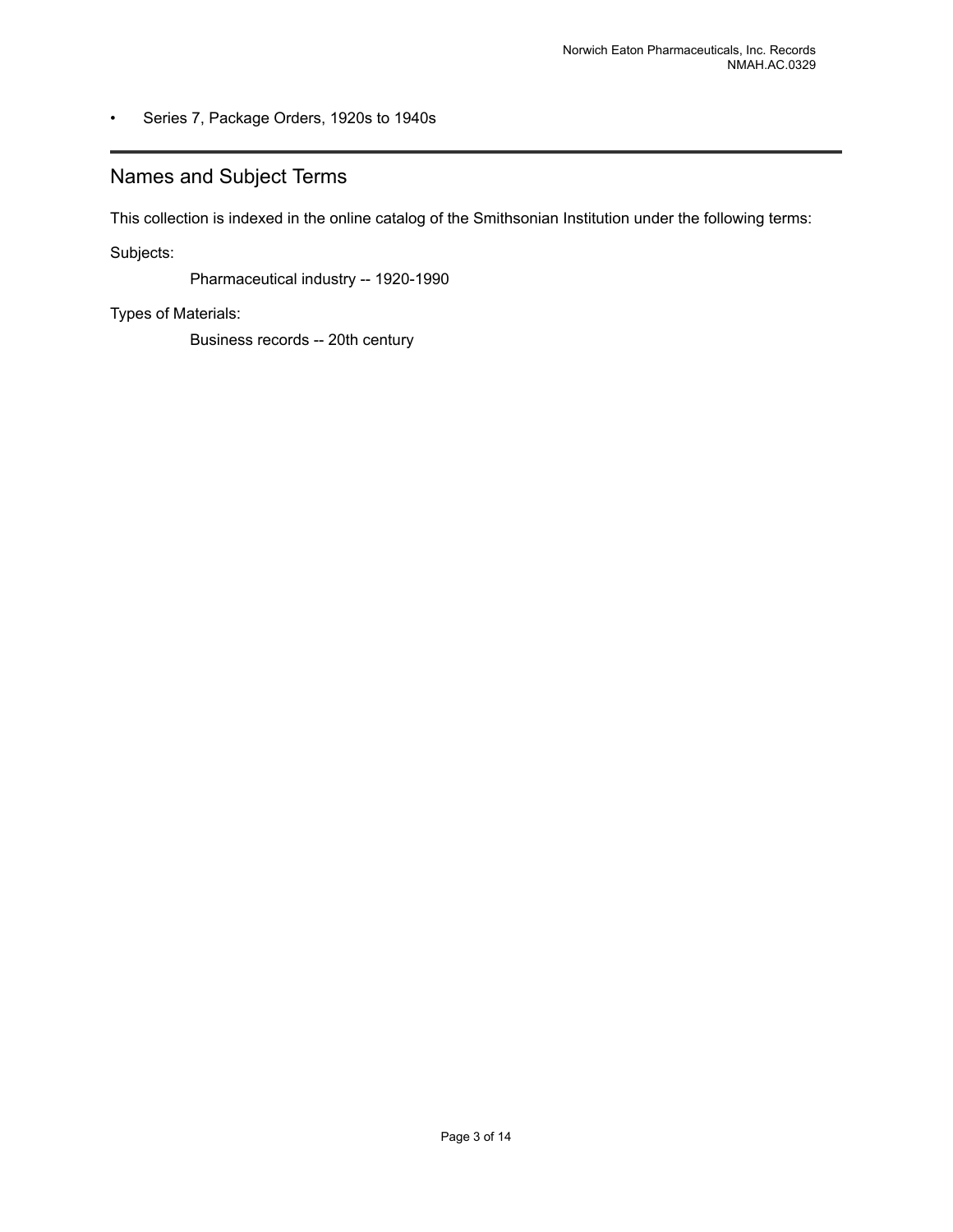# <span id="page-5-0"></span>**Container Listing**

# <span id="page-5-1"></span>Series 1: Company History, 1940-1980

| Scope and       | Consists of two company histories and documentation about the materials donated to the                                                                                                                                                                                                                                                     |  |
|-----------------|--------------------------------------------------------------------------------------------------------------------------------------------------------------------------------------------------------------------------------------------------------------------------------------------------------------------------------------------|--|
| Contents:       | National Museum of American History. Included is a 67-page history of the company by A. J.<br>Galloway (1940) documenting major events starting with the company's founding in 1885; a<br>company memorandum on the company museum and an exhibit script prepared by former<br>National Museum of American History curator Michael Harris. |  |
| Box 1, Folder 1 | Galloway, A.J., Norwich Through The Years, 1940 July 22                                                                                                                                                                                                                                                                                    |  |

| Box 1, Folder 2 | Norwich Company Memorandum, "Organization of Materials In Company |
|-----------------|-------------------------------------------------------------------|
|                 | Museum," 1980 February 2                                          |

```
Box 1, Folder 3 Harris, Michael, "Norwich Eaton Pharmaceuticals, Inc.? ? 100 Years of Drug
          Manufacturing." 1985 April 24
```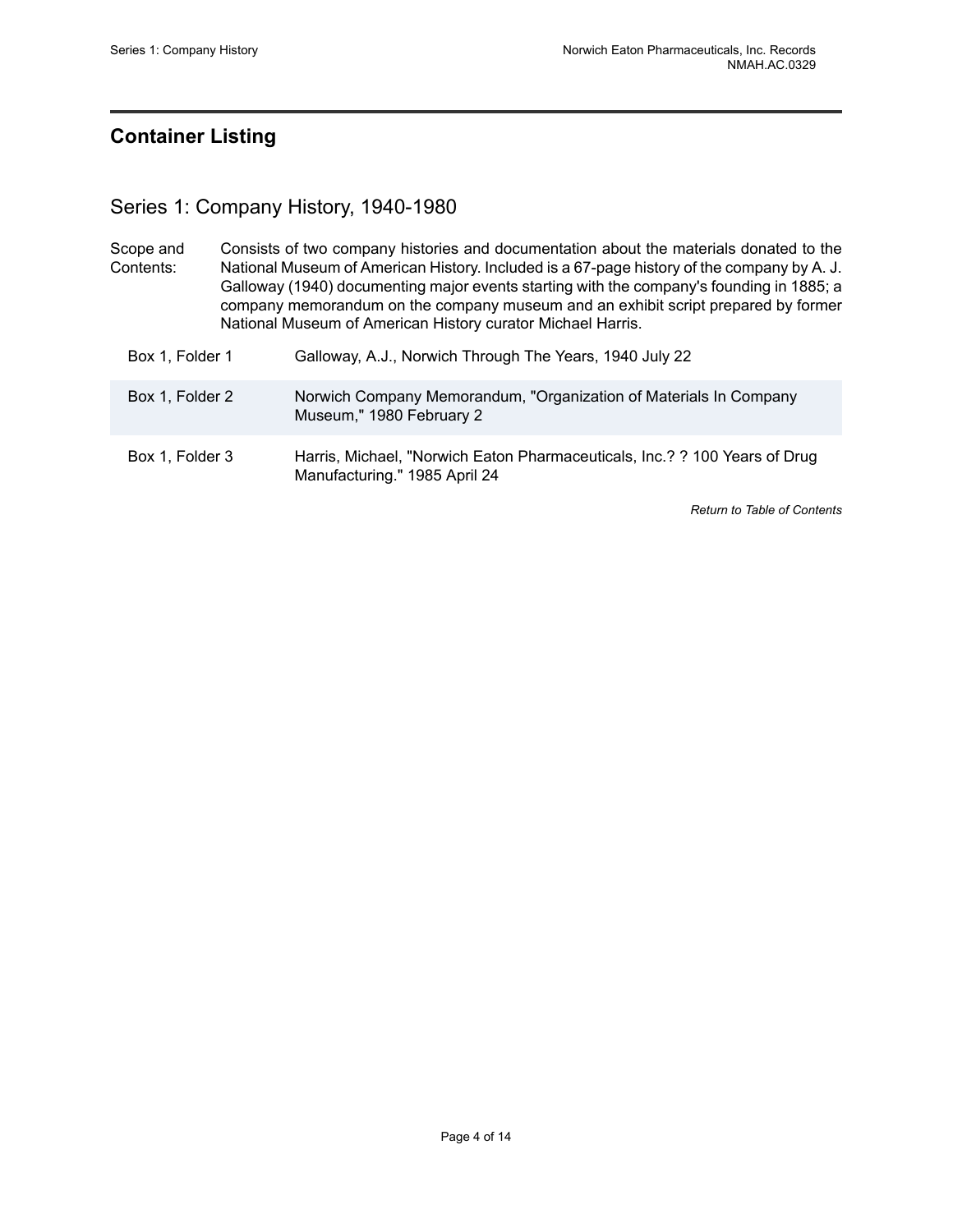# <span id="page-6-0"></span>Series 2: Company Publications, 1939-1982

- Scope and Contents: Consists of annual reports and company newsletters. Copies of News and Views (1968-1982) the company's monthly newsletter, Scope (1959), another company newsletter, and Coffee Break (1978), a company newsletter for employees, are included.
	- Box 1, Folder 4 Annual Reports, 1939?1966 (not inclusive)
	- Box 1, Folder 5 Annual Reports, 1967?1978 (not inclusive)
	- Box 1, Folder 6 Annual Reports, 1979?1980
	- Box 1, Folder 7 Norwich News & Views, 1968 January-1972 September
	- Box 1, Folder 8 Norwich News & Views, 1982 October-1982 May
	- Box 1, Folder 9 Scope, Vol. 3, No. 2, 1959 April 27
	- Box 1, Folder 9 Coffee Break, 1969 August-1978 April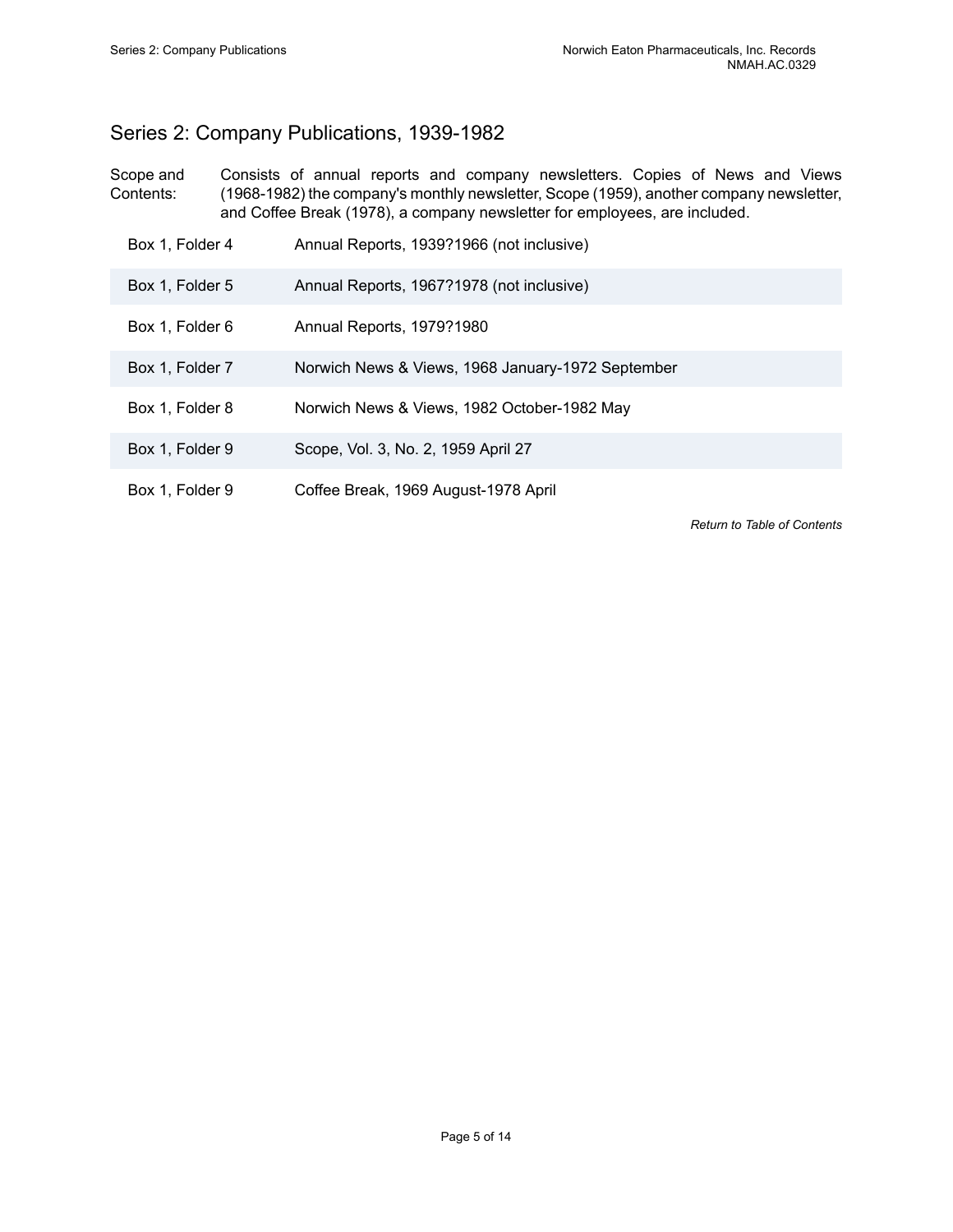# <span id="page-7-0"></span>Series 3: Advertising Record, 1923-1982

Scope and Contents: Contains advertisements for medical products made by Norwich Eaton for public consumption, many with attached order sheets, rebates, and offers of prizes to dealers. Examples of advertised products include Furacin, Asogen, Paracin, Unguentine (an antiseptic ointment used to treat skin burns, cuts, and scratches), Necta Sweet, Chloraseptic Pepto?Bismol, and various vitamins. Furacin is synthesized from the pentose sugar of oat hulls. Furacin has been prepared for the prophylaxis or treatment of bacterial surface infection and was tested by Eaton bacteriologists for its antibacterial characteristics. Other products developed include Asogen (an amino acid?based aluminum compound) developed for peptic ulcer and hyperchlorihydria, and Paracin (a combination of DDT and benzocaine) developed to treat the most common parasites which attack the human body. The advertising records include brochures, pamphlets, point of purchase ads, letters, broadsides, order forms, newspaper advertisements, public outreach event advertisements, advertising packets, veterinary products, questionnaires, catalogs, reports to stockholders, death notices, and postcards. The ads are both color and black-and-white and were aimed at druggists who could sell their products.

| Box 1, Folder 10 | Advertising, 1928       |
|------------------|-------------------------|
| Box 1, Folder 11 | Advertising, 1929       |
| Box 1, Folder 12 | Advertising, 1931       |
| Box 1, Folder 13 | Advertising, 1932       |
| Box 1, Folder 14 | Advertising, 1933       |
| Box 1, Folder 15 | Advertising, 1935       |
| Box 1, Folder 16 | Advertising, 1936       |
| Box 1, Folder 17 | Advertising, 1937       |
| Box 1, Folder 18 | Advertising, 1938       |
| Box 1, Folder 19 | Advertising, circa 1939 |
| Box 1, Folder 20 | Advertising, 1939       |
| Box 1, Folder 21 | Advertising, 1940       |
| Box 1, Folder 22 | Advertising, 1941       |
| Box 1, Folder 23 | Advertising, 1942       |
| Box 2, Folder 1  | Advertising, 1943       |
| Box 2, Folder 2  | Advertising, 1944       |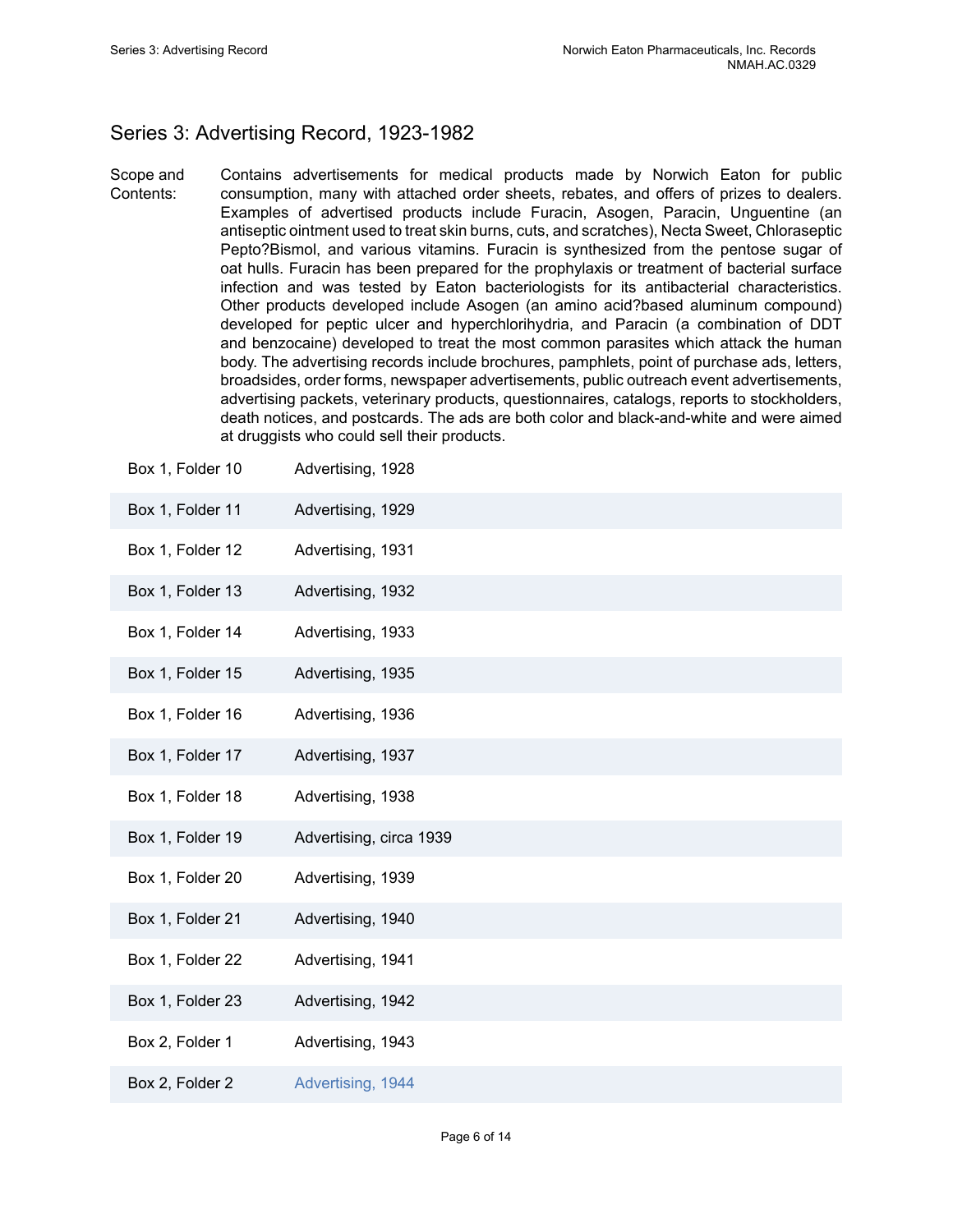| Box 2, Folder 3     | Advertising, 1945                  |
|---------------------|------------------------------------|
| Box 2, Folder 4     | Advertising, 1946                  |
| Box 2, Folder 5     | Advertising, 1947                  |
| Box 2, Folder 6     | Advertising, 1948                  |
| Box 2, Folder 7     | Advertising, 1949                  |
| Box 2, Folder 8     | Advertising, 1950                  |
| Box 2, Folder 9     | Advertising, 1951                  |
| Box 2, Folder 10    | Advertising, 1952                  |
| Box 2, Folder 11    | Advertising, 1953                  |
| Box 2, Folder 12    | Advertising, 1954                  |
| Box 2, Folder 13    | Advertising, 1955                  |
| Box 2, Folder 14    | Advertising, 1956                  |
| Box 2, Folder 15    | Advertising, 1957                  |
| Box 2, Folder 16    | Advertising, 1958                  |
| Box 2, Folder 17    | Advertising(veterinary), 1958-1979 |
| Box 2, Folder 18-19 | Advertising, 1959                  |
| Box 2, Folder 20    | Advertising, 1960                  |
| Box 2, Folder 21-22 | Advertising, 1960                  |
| Box 2, Folder 23-24 | Advertising, 1961                  |
| Box 3, Folder 1     | Advertising, 1961                  |
| Box 3, Folder 2-3   | Advertising, 1962                  |
| Box 3, Folder 4     | Advertising, 1963                  |
| Box 3, Folder 5     | Advertising, 1964                  |
| Box 3, Folder 6     | Advertising, 1965                  |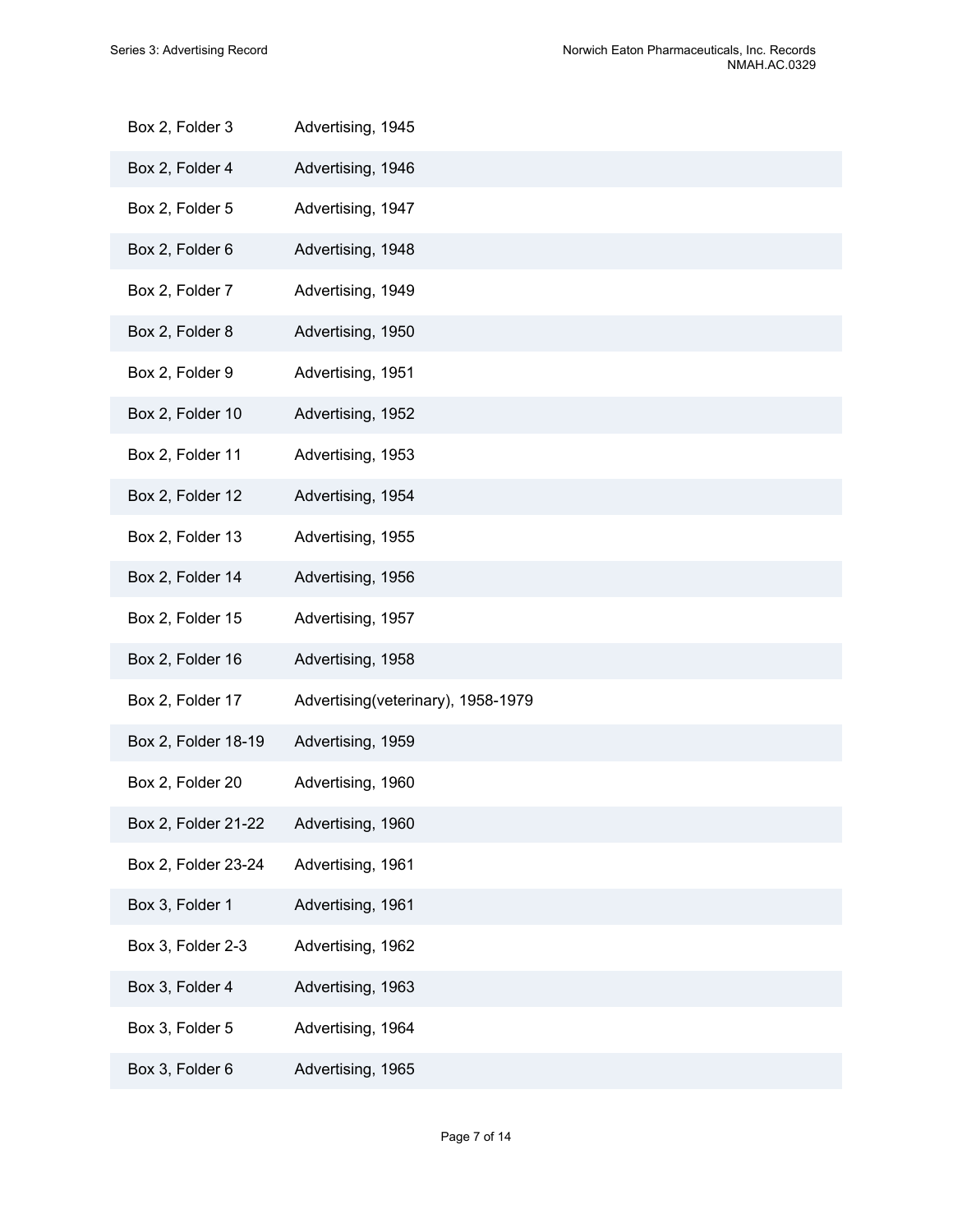| Box 3, Folder 7   | Advertising, 1966                                                                                                          |
|-------------------|----------------------------------------------------------------------------------------------------------------------------|
| Box 3, Folder 8   | Advertising, 1967                                                                                                          |
| Box 3, Folder 9   | Advertising, 1968                                                                                                          |
| Box 3, Folder 10  | Advertising, 1969                                                                                                          |
| Box 3, Folder 11  | Advertising, 1970                                                                                                          |
| Box 3, Folder 12  | Advertising, 1971                                                                                                          |
| Box 3, Folder 13  | Advertising, 1972                                                                                                          |
| Box 3, Folder 14  | Advertising and refunds, 1978-1982                                                                                         |
| Box 3, Folder 15  | Eaton finished jobs--advertising material of a laboratory-developed organic<br>compound, Furacin, undated                  |
| Box 3, Folder 16  | Advertising packets, 1947; 1976-1982                                                                                       |
| Box 3, Folder 17  | Advertising packets, 1980-1982                                                                                             |
| Box 3, Folder 18  | Advertising--mats and reproduction proofs for retailer newspaper advertising<br>and advertising pamphlets, 1951, 1976-1979 |
| Box 6, Folder 1-3 | Large size display signs and advertisements for Unguentine, Pepto?Bismol,<br>undated                                       |
| Box 7, Folder 1   | Norform advertisements for retail display, undated                                                                         |
| Box 7, Folder 2   | Norplex advertisements for retail display, undated                                                                         |
| Box 7, Folder 3   | Miscellaneous product advertisements for retail display, undated                                                           |
| Box 7, Folder 4   | Pepto-Bismol advertisements for retail display, undated                                                                    |
| Box 7, Folder 5   | Unguentine advertisements for retail display, 1924                                                                         |
| Box 7, Folder 6   | Unguentine advertisements for retail display, 1927, 1928                                                                   |
| Box 7, Folder 7   | Unguentine advertisements for retail display, 1944                                                                         |
| Box 7, Folder 8   | Unguentine advertisements for retail display, undated                                                                      |
| Box 8, Folder 1   | Advertising information for retailers, undated, undated                                                                    |
| Box 8, Folder 2   | Prize catalogs for selling incentives/awards, 1935                                                                         |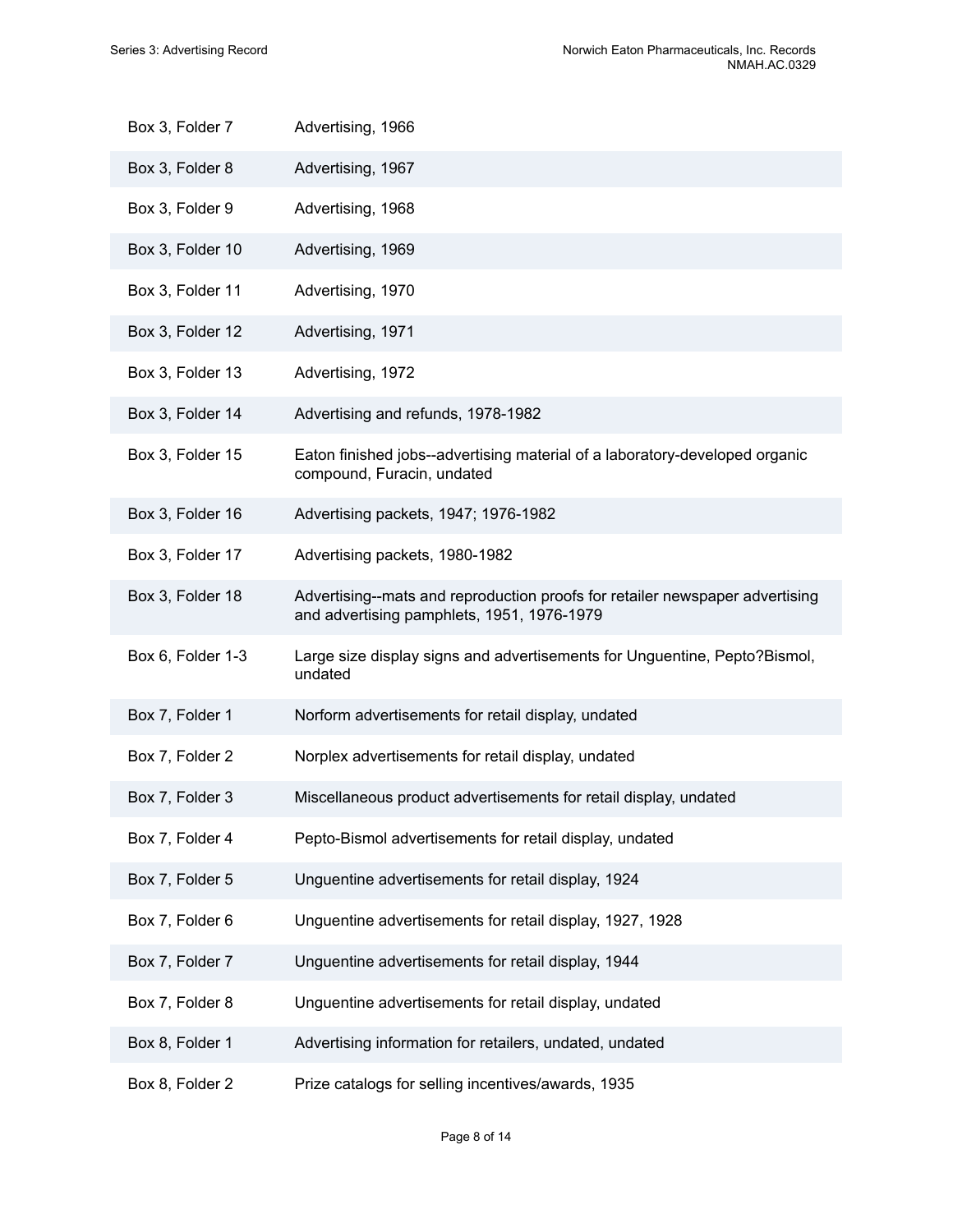| Box 8, Folder 3   | Unguentine advertising campaigns, 1923, 1925                                                  |
|-------------------|-----------------------------------------------------------------------------------------------|
| Box 8, Folder 4   | Vitamin products lists, 1941, undated                                                         |
| Box 4, Folder 17  | Assorted medical advertisements, correspondence, directions, and articles,<br>1892; 1901-1907 |
| Box 4, Folder 18  | Medical advertisements, 1902-1907                                                             |
| Box 4, Folder 19  | Medical advertisements, undated                                                               |
| Box 4, Folder 19  | Possible lettering styles, undated                                                            |
| Box 4, Folder 20  | Engraving information, undated                                                                |
| Box 3, Folder 21  | Labels samples, 1939-1941, undated                                                            |
| Box 3, Folder 22  | Christmas packaging examples, 1940, undated                                                   |
| Box 3, Folder 23  | Packaging samples/examples, 1937-1942, undated                                                |
| Box 3, Folder 24  | Color/color combinations, undated                                                             |
| Box 3, Folder 25  | Paper samples, 1940, undated                                                                  |
| Box 3, Folder 26  | Possible display ideas, undated                                                               |
| Box 4, Folder 1-2 | Ephemera, 1903-1907, undated                                                                  |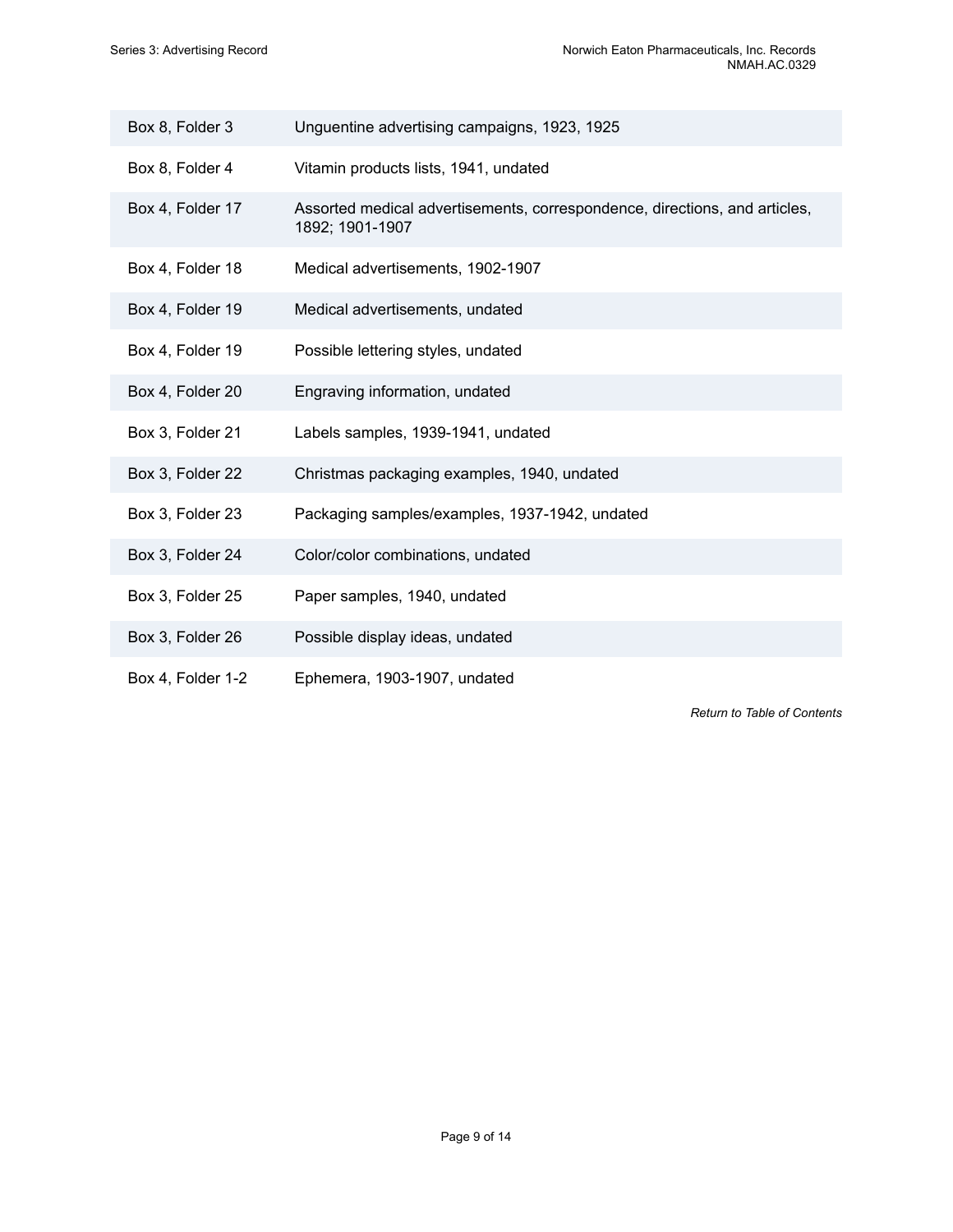## <span id="page-11-0"></span>Series 4: Trade Literature, 1900-1980, undated

- Scope and Contents: Consists of correspondence between Norwich Eaton executives and heavy industrial equipment producers. It includes pamphlets and brochures, drawings, and trade literature that detail various aspects of the pharmaceutical industry. Many of these materials contain proposals by companies hoping to sell Norwich Easton machinery for use in the production of pharmaceutical products. Two folders contain miscellaneous trade literature about new machinery for factories. Among the topics are: air filters, thermostats, chainless conveyors, package filling machines.
	- Box 4, Folder 3 Medical equipment brochures, 1959, undated
	- Box 4, Folder 4 Norwich trade literature, undated
	- Box 4, Folder 5 Proposed equipment purchase, 1953
	- Box 4, Folder 6 #477 Plastic bottle filling, 1951-1953
	- Box 4, Folder 7 #476 Furoxone-scales, 1954
	- Box 4, Folder 8 #527 Labeler #5 liquid line, 1952-1954
	- Box 4, Folder 9 #564 Proposed Sterik Laboratory, 1959, undated
	- Box 4, Folder 10 #555 Conveyor #4 to #5 line B-5, F-2, 1954
	- Box 4, Folder 11 #566 Bradley containers, 1954-1955
	- Box 4, Folder 12 #485 Dust collectors-wood corers, 1953-1954
	- Box 4, Folder 13 Honeywell proposal, 1953
	- Box 4, Folder 14 #484 Transporting equipment, 1953
	- Box 4, Folder 15 #476 Furoxone-pumps, 1947-1953
	- Box 4, Folder 16 #490 Dust Collection-Aspirin Granulation Department, 1953
	- Box 4, Folder 20 Arthur Colton Company, 1953, undated
	- Box 4, Folder 21 #341 Sound recorder, 1950-1953
	- Box 4, Folder 22 Assorted proposal documents, 1951-1956
	- Box 4, Folder 23 Proposed equipment purchase, 1952-1956
	- Box 4, Folder 24 Purchasing information, 1953
	- Box 4, Folder 25 Operating instructions, 1941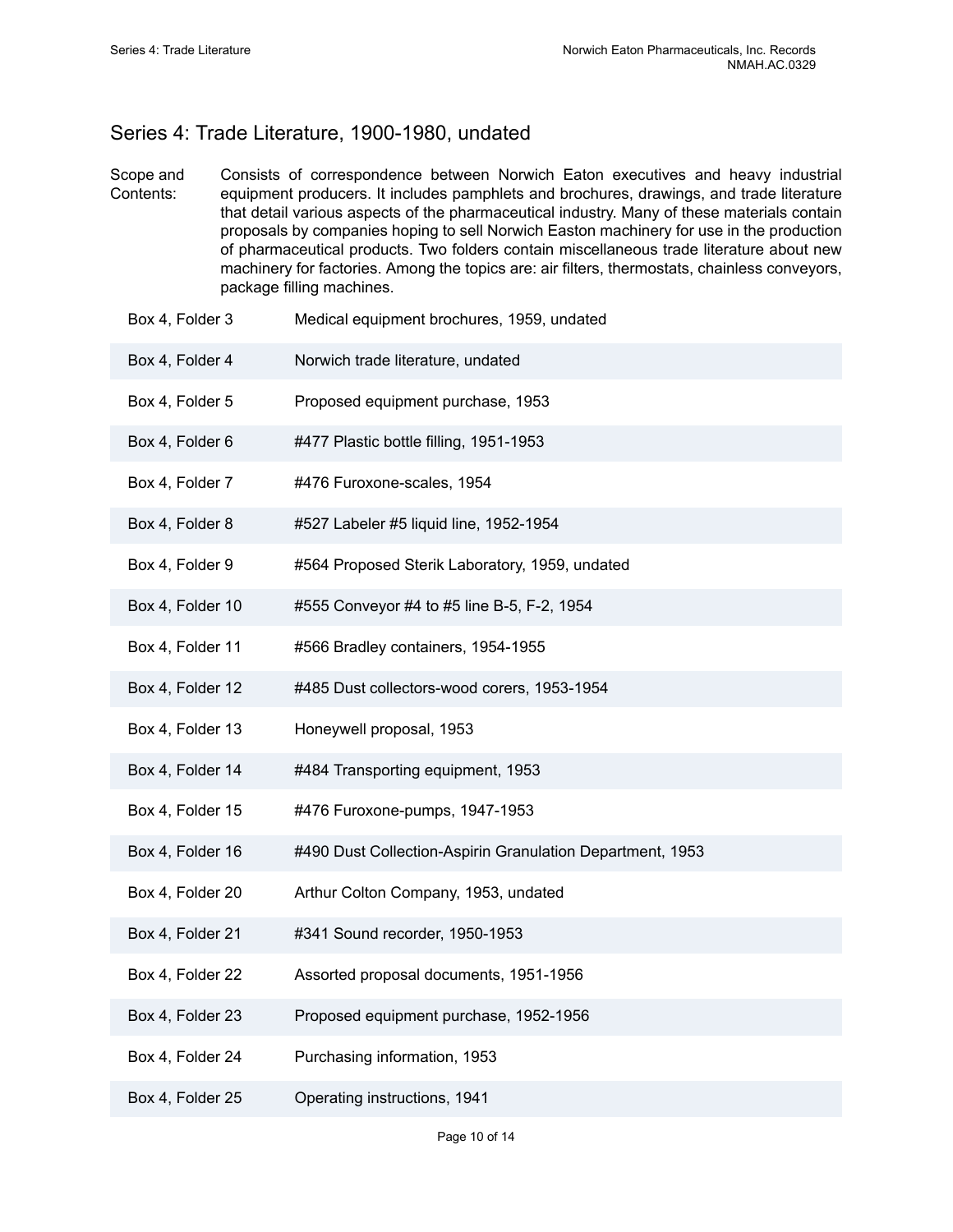| Box 4, Folder 26 | Trade literature, 1952-1956                 |
|------------------|---------------------------------------------|
| Box 4, Folder 27 | Trade literature, 1943-1952                 |
| Box 5, Folder 1  | Tolhurst centrifugals, 1955                 |
| Box 5, Folder 2  | Furoxone Explosion/Cylinders, 1952-1956     |
| Box 5, Folder 3  | Miscellaneous equipment, 1950-1953, undated |
| Box 5, Folder 4  | <b>Dryers, 1953</b>                         |
| Box 5, Folder 5  | Dust removal systems, 1951-1956, undated    |
| Box 5, Folder 6  | Syracuse Supply Company, 1950-1953          |
| Box 5, Folder 7  | Stokes and Smith Company, 1947-1953         |
| Box 5, Folder 8  | J.H. Day Company, 1953, undated             |
| Box 5, Folder 9  | Ducone Company, 1949-1952, undated          |
| Box 5, Folder 10 | Code-stamping machine responses, 1953       |
| Box 5, Folder 11 | Chenango County, 1980-1984                  |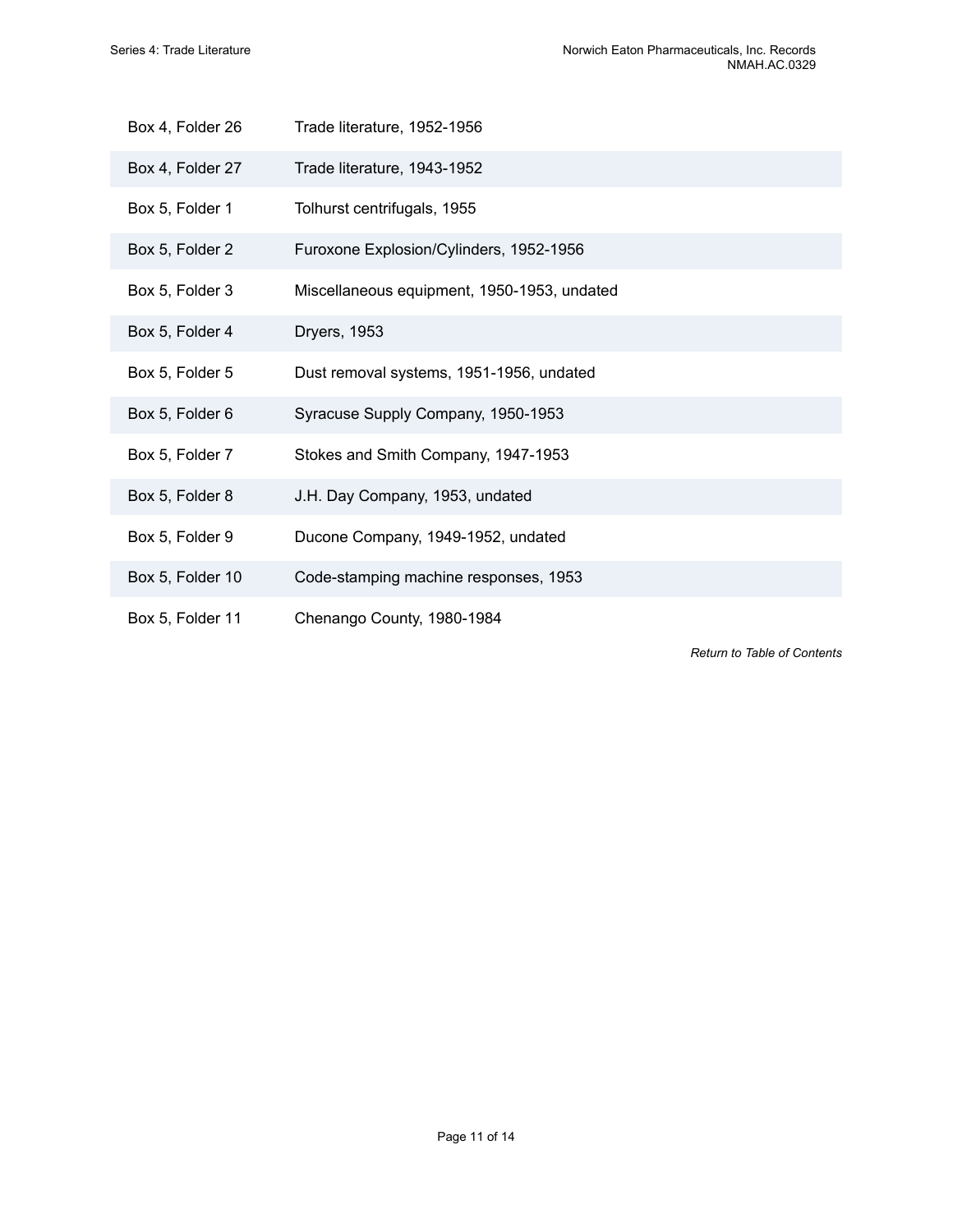# <span id="page-13-0"></span>Series 5: Batch Records, 1920s-1940s

Scope and Contents: Consists of 5" x 7" order slips detailing product tests. A batch record follows a batch of a certain pharmaceutical product. Information contained in a batch record includes the quantity of ingredients, both active and inactive, and the quantities of each material used in production. It is printed from a master formula card on a blue print card, and each batch record has a lot number recorded on it. This allowed quality control officials to follow the production of each batch of product easily. Much of the collection consists of batch records, finishing production orders, and package orders which detailed the testing, production, and formulae of various pharmaceutical products produced by Norwich Eaton from the 1920s to 1940s. In response to several injuries and deaths caused by taking tainted pharmaceutical products, many companies including Norwich Eaton, initiated quality control measures in the early 1940s. In partnership with the Food and Drug Administration (FDA), the companies too measures that included batch records, finishing production orders, and package orders, and carefully followed manufacture and packaging procedures. If discrepancies occurred, these would be noted and allow the company time to dispose of potentially dangerous materials before they reached the American public for consumption.

| Box 23        | 25,002 to 25,294 |
|---------------|------------------|
| <b>Box 24</b> | 25,295 to 25,719 |
| <b>Box 25</b> | 25,720 to 25,938 |
| <b>Box 26</b> | 25,940 to 26,248 |
| <b>Box 27</b> | 26,249 to 26,465 |
| <b>Box 28</b> | 26,466 to 26,658 |
| <b>Box 29</b> | 26,098 to 28,509 |
| <b>Box 30</b> | 1004 to 3313     |
| <b>Box 31</b> | 1017 to 9941     |
| <b>Box 32</b> | 5204 to 7169     |
| <b>Box 33</b> | 7190 to 8420     |
| <b>Box 34</b> | 8443 to 9984     |
| <b>Box 35</b> | 1200 to 9899     |
| <b>Box 36</b> | 1555 to 8174     |
| <b>Box 37</b> | 3322 to 5168     |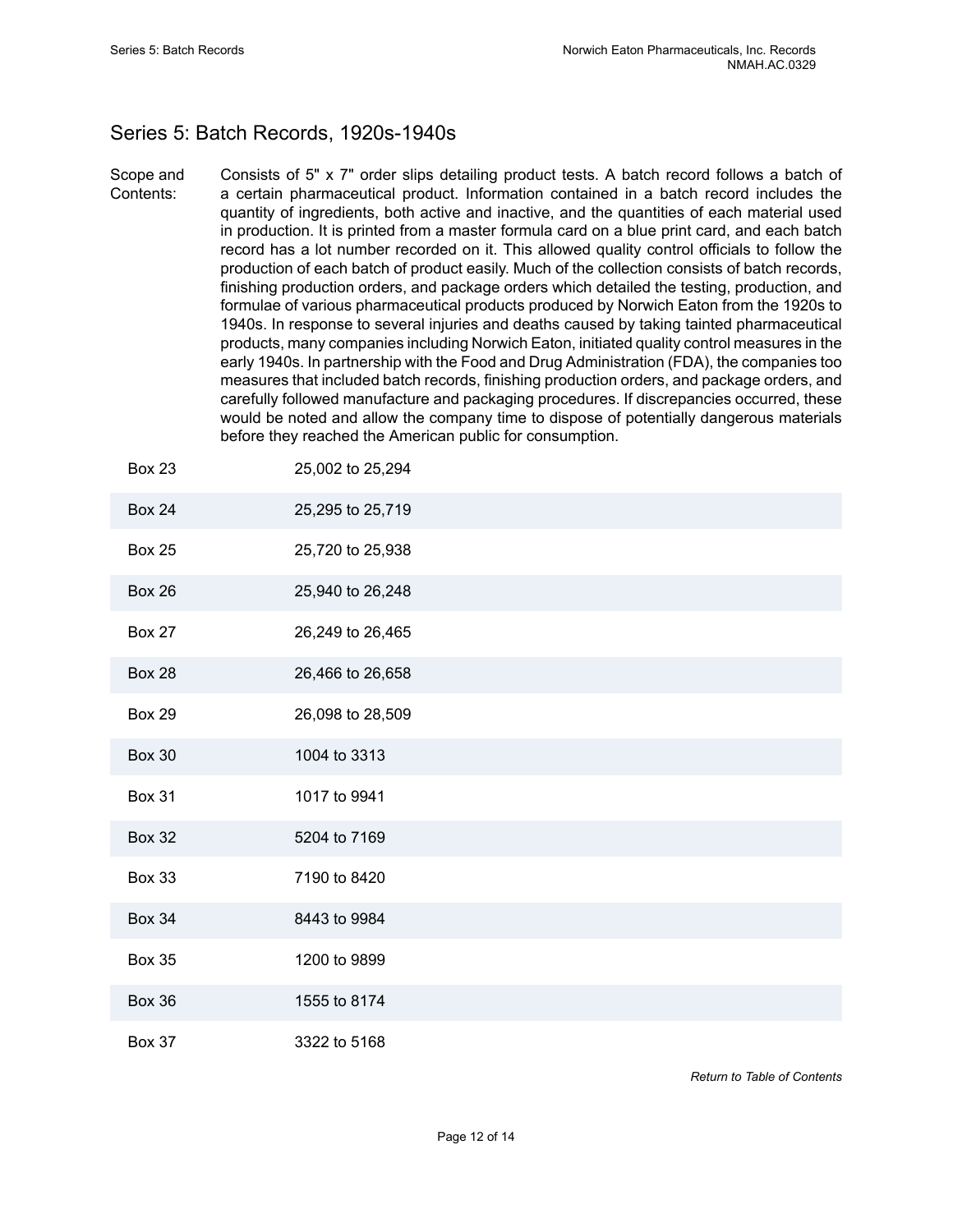# <span id="page-14-0"></span>Series 6: Finishing Production Orders, 1920s-1940s

Scope and Contents: Consists of 5" x 7" cards with information about the product. Each card includes the order number, the quantity of product produced, the intended use of the product (e.g. cough suppressant in young children), production completion date, signatures of employees who accepted the product labels and packaged the products, and a stamp on the back listing the active and inactive ingredients of the product.

| Box 9         | 124,000 to 132,499                     |
|---------------|----------------------------------------|
| <b>Box 10</b> | 132,500 to 138,299                     |
| <b>Box 11</b> | 138,300 to 139,599                     |
| <b>Box 12</b> | 139,600 to 140,799                     |
| <b>Box 13</b> | 140,800 to 141,899; 142,000 to 144,399 |
| <b>Box 14</b> | 144,000 to 152,499                     |
| <b>Box 15</b> | 152,500 to 154,699                     |
| <b>Box 16</b> | 154,700 to 159,799                     |
| <b>Box 17</b> | 159,800 to 162,999; 165,000 to 174,400 |
| <b>Box 18</b> | 176,000 to 173,599; 180,000 to 190,000 |
|               |                                        |